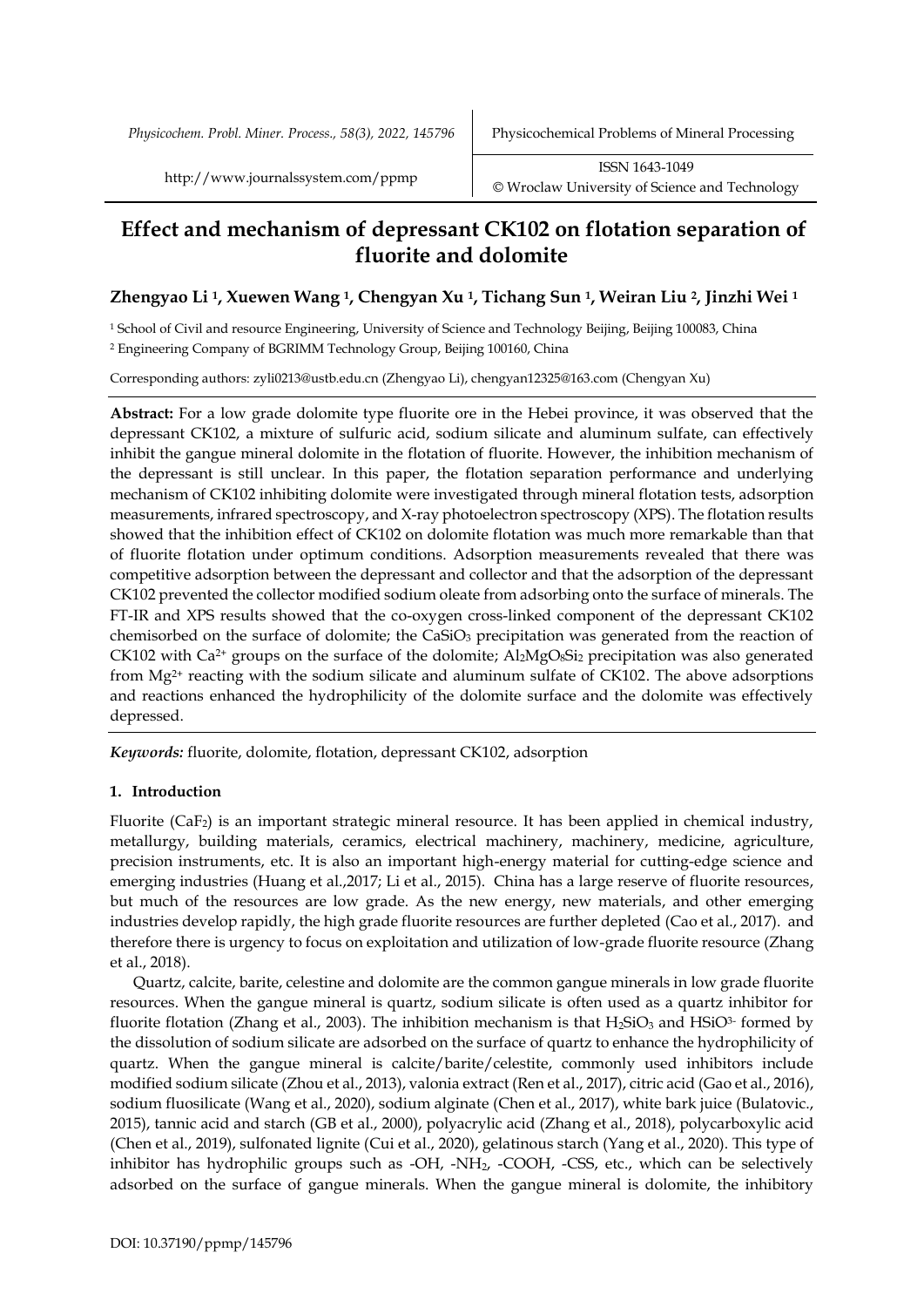mechanism of tannin as a dolomite inhibitor is that the hydroxyl complex  $Ca(OH)$ <sup>+</sup> formed by the  $Ca<sup>2+</sup>$ on the surface of the dolomite complexes or chelates with the -OH and -COOH in the tannin molecule (Han et al., 2019; Huang et al., 2013;). When sodium silicate is used as a dolomite inhibitor, HSiO $_3$  ions, silicic acid molecules and colloidal particles are physically adsorbed on the surface of dolomite to increase its hydrophilicity (Yang et al., 2017). Sodium humate is easy to compete with collectors on the surface of dolomite, and dolomite is inhibited (Nie, 2016). The inhibition effect of depressants combinations is generally better than that of a single depressant. For example, sodium silicate is often used in combination with other depressants to achieve a strong selectivity and inhibition ability (Yu et al., 2017; Zhou et al., 2011; Zhang et al., 2014). Tian Jia et al. used combinations of depressants to inhibit the calcite and celestine, and realized the separation of fluorite (Tian et al., 2019).

In a low grade dolomite type fluorite ore in Hebei Province, the CaF<sub>2</sub> grade is 35.34%, and the gangue mineral is mainly dolomite. The preliminary study of the fluorite mine showed that using sodium humate, tannin, acidified sodium silicate, and sodium fluorosilicate as dolomite inhibitors, respectively, the best index of flotation was  $\text{CaF}_2$  grade of 86.23% and recovery rate of 61.20% (Han et al., 2019). Further research found that the inhibitor CK102, a mixture of sulfuric acid, sodium silicate and aluminum sulfate, was recognized with better inhibition effect on dolomite. The fluorite concentrates could be obtained by flotation with CaF<sub>2</sub> grade of 97.62wt% and recovery of 83.69wt% (Liu et al., 2019). The inhibitor CK102 is different from the publicly reported dolomite inhibitors. Even that CK102 has a good inhibitory effect on dolomite in the fluorite flotation, its inhibition mechanism is not clear.

In this paper, through flotation test, adsorption quantity test, infrared spectroscopy (FTIR) analysis and X-ray photoelectron spectroscopy (XPS) analysis, the influence of inhibitor CK102 on the flotation of fluorite and dolomite was studied, and the underlying inhibition mechanism of CK102 on two minerals was investigated. The inhibition mechanism of CK102 provides theoretical support for the flotation separation of fluorite and dolomite.

# **2. Materials and methods**

# **2.1. Materials**

The single mineral samples of fluorite and dolomite used in the experiment were collected from Lingshou County, Hebei Province, China. Through hand selection, crushing, grinding and screening, the minerals samples (-0.074+0.037mm) were used for flotation test, adsorption behavior analysis and XPS test. The X-ray diffractometry and chemical composition of the two powder minerals samples (- 0.074 mm) were shown in Fig. 1 and Table 1, respectively. These results showed that the purity of the two minerals is greater than 97wt%. The samples were confirmed to meet the requirements in singlemineral flotation tests and analytical measurement.



Fig. 1. XRD patterns of the purified samples: (a) dolomite; (b) fluorite

|  | Table 1. Chemical compositions of the purified samples (mass fraction, $wt\%$ ) |  |  |  |
|--|---------------------------------------------------------------------------------|--|--|--|
|  |                                                                                 |  |  |  |

| SiO <sub>2</sub><br>CaF <sub>2</sub><br>Fluorite                    |  |
|---------------------------------------------------------------------|--|
| 98.05<br>1.74                                                       |  |
| CaMg(CO <sub>3</sub> ) <sub>2</sub><br>SiO <sub>2</sub><br>Dolomite |  |
| 97.74<br>1.98                                                       |  |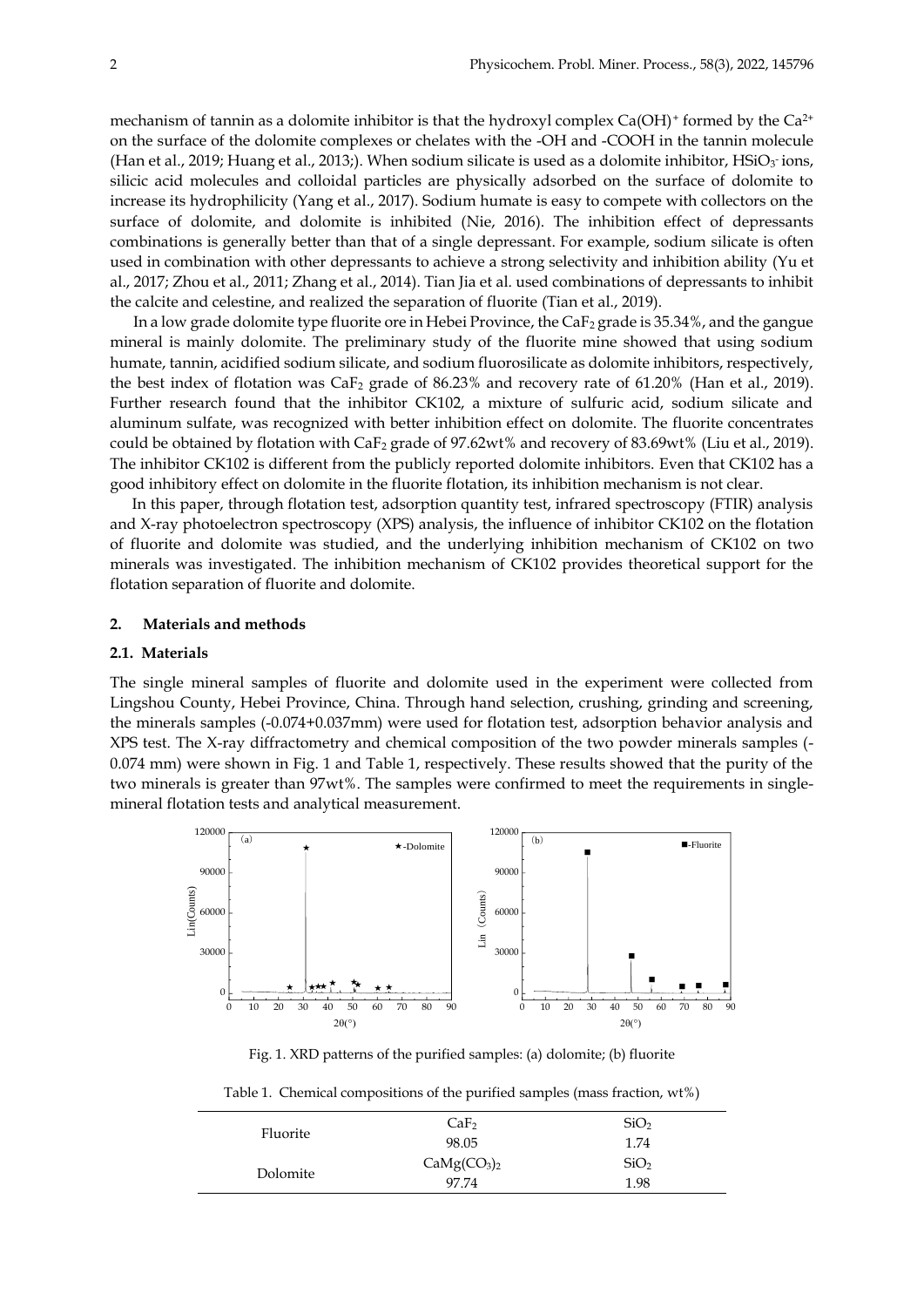The collector modified sodium oleate is a product of Beijing General Research Institute of Mining and Metallurgy. The depressant CK102 used in the experiment was prepared from sulfuric acid, sodium silicate and aluminum sulfate (quality ratio is 1:4:2). The detailed preparation process was reported as in the references (Liu et al., 2019). Sulfuric acid (H2SO4) and sodium hydroxide (NaOH) were used as pH regulators. All of the reagents H<sub>2</sub>SO<sub>4</sub>, NaOH, modified sodium oleate, Na<sub>2</sub>SiO<sub>3</sub> and Al<sub>2</sub>(SO<sub>4</sub>)<sub>3</sub> used in the experiments were of chemical purity.

#### **2.2. Experimental**

#### **2.2.1 Flotation tests**

Single mineral and artificially mixed minerals flotation tests were carried out on the XFG flotation machine. The effective volume of the flotation tank was 40 cm<sup>3</sup> and the spindle speed of the impeller was 1500 rpm. For single mineral flotation experiments, 2 g of minerals was added to 30 cm<sup>3</sup> of distilled water. For artificially mixed mineral flotation tests, 2 g of mixed mineral was consisted of 1 g fluorite and 1 g dolomite.

The flowsheet for flotation experiments is shown in Fig. 2. The foam products were collected by manual scraping. The scraped foam products and the bottom products of the tank was filtered, dried and weighed, respectively. In single mineral test, the calculated yield was the recovery rate. For artificial mixed minerals t, the  $CaF<sub>2</sub>$  grade was measured and the recovery rate was calculated.



Fig. 2. Flowsheet of single and artificial mixed mineral flotation test

#### **2.2.2. Adsorption measurements**

Elementar TOC II instrument (Elementar, Germany) was used for the adsorption experiment. 1g pure mineral (+0.074-0.037mm) and 30mL deionized water were mixed in the beaker. The reagent was added according to the experimental conditions. The magnetic stirrer was used to stir for 90min. The supernatant was centrifuged and used for adsorption measurement. The following equation is used to calculate the amount of modified sodium oleate adsorbed on mineral surface:

$$
\tau = \frac{(c_0 - c) \times v}{M \times m} \tag{1}
$$

In equation (1), τ is the amount of modified sodium oleate adsorbed on the mineral surface (mol<sup>.</sup>g<sup>-1</sup>); C<sub>0</sub> and C are the initial concentration and supernatant concentration of modified sodium oleate  $(g L<sup>-1</sup>)$ , respectively; V is the solution volume (L) after solid-liquid separation; m is the weight of mineral (1g); M is the total molar mass of carbon in modified sodium oleate (g mol<sup>-1</sup>).

# **2.2.3. FT-IR measurements**

The infrared spectrum was tested by Ftir-8400s spectrometer (produced by Shimadzu, Japan). The 2 g pure mineral (-0.002 mm) was mixed with 30 mL deionized water in a beaker. The reagent was added according to the test conditions, and the magnetic stirrer was used to stir for 15 min. After repeated washing and filtering with deionized water, the pulp was dried in a vacuum drying oven, and then the infrared test was carried out. The sulfuric acid, sodium silicate, aluminum sulfate and CK102 were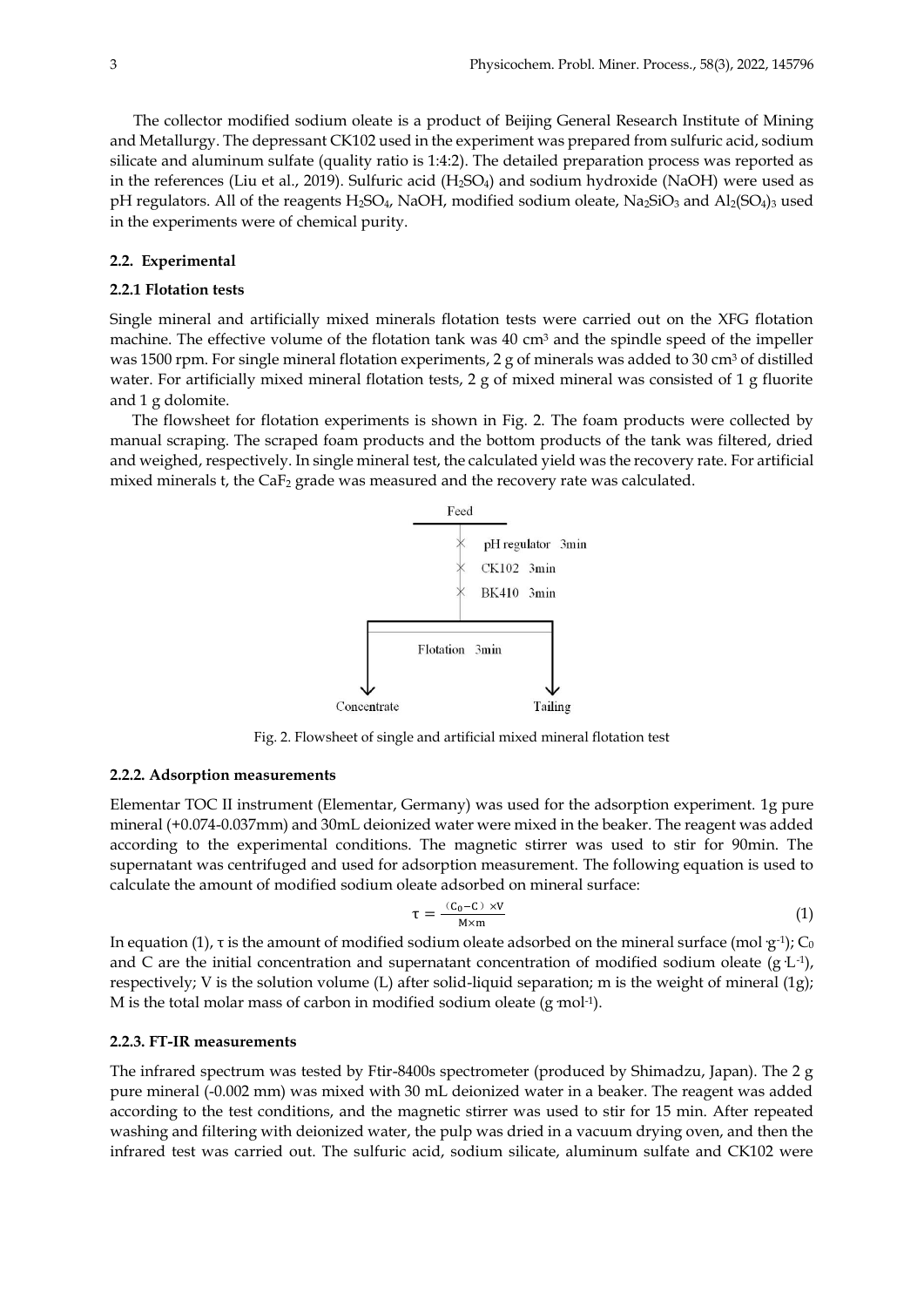diluted with deionized water to a certain concentration to prepare a solution. The solution was coated on the crystal surface, volatilized and filmed, and then infrared tests were carried out.

# **2.2.4. XPS measurements**

XPS was performed by Kratos AXISULTRADLD (Japan) X-ray photoelectron spectrometer. 2 g pure mineral (-0.002 mm) was mixed with 30 mL deionized water in a beaker. The reagent was added according to the test conditions, and the magnetic stirrer was used for 30 min. After repeated washing and filtering of deionized water, it was put into the vacuum drying box, and then make samples for XPS test. All binding energies were calibrated using the characteristic C1s carbon peak (C1s = 284.7 eV).

#### **3. Results and discussion**

#### **3.1. Single and artificial mixed mineral flotation**

The influence of pH and reagent concentrations on the flotation recovery of minerals to find the optimum flotation separation conditions was investigated.

Fig. 3 presented the relationship between pH and mineral flotation recoveries using modified sodium oleate as the collector. It was obvious that the pH had a significant influence on the recoveries of fluorite and dolomite. Flotation recoveries of fluorite and dolomite increased sharply with the increase of pH in the range of 6-8. The recovery of fluorite and dolomite reached to 93.74wt% and 91.36wt% respectively at pH 8.0. The recovery of fluorite declined when the pH is higher than 8.0. However, the influence of pH on dolomite was slightly when the pH is higher than 8.0. Good flotation recoveries were obtained for fluorite and dolomite (greater than 80wt%) at pH 6-11. The difference of floatability between fluorite and dolomite was small, and the flotation separation could not be achieved.

Fig. 4 presented the effect of modified sodium oleate concentration on the flotation recovery of fluorite and dolomite. As shown in Fig. 4, flotation recoveries of fluorite and dolomite increased sharply before the concentration of modified sodium oleate reached to  $1.5 \times 10^{-4}$  mol L<sup>-1</sup>. At an modified sodium oleate concentration of  $1.5 \times 10^{-4}$  mol L<sup>-1</sup>, the recovery of fluorite and dolomite reached to 94.10wt% and 91.52wt%, respectively. The influence of modified sodium oleate concentration on fluorite and dolomite was slightly when the concentration of modified sodium oleate is higher than  $1.5 \times 10^{4}$  mol  $L^{1}$ . Without adding other depressant, the flotation behavior of fluorite and dolomite was similar, and the flotation separation of all of them was difficult.

The depressant CK102 was used in the flotation system to accomplish the separation due to the flotation performances of fluorite and dolomite were similar. Fig. 5 presented the flotation recovery of minerals in the presence of the depressant CK102 as a function of pH. Fig. 5 showed that the recovery of fluorite was 87.12wt% at pH 6.0, and then decreased gradually to 68.32wt% at pH 10.0. The results indicated that CK102 had slight inhibition effect on fluorite in the range of pH 6-10. The flotation



Fig. 3. Recovery of fluorite and dolomite with BK410 as a function of pH values (concentration of modified sodium oleate =  $1.5 \times 10^{-4}$  mol  $L^{-1}$ )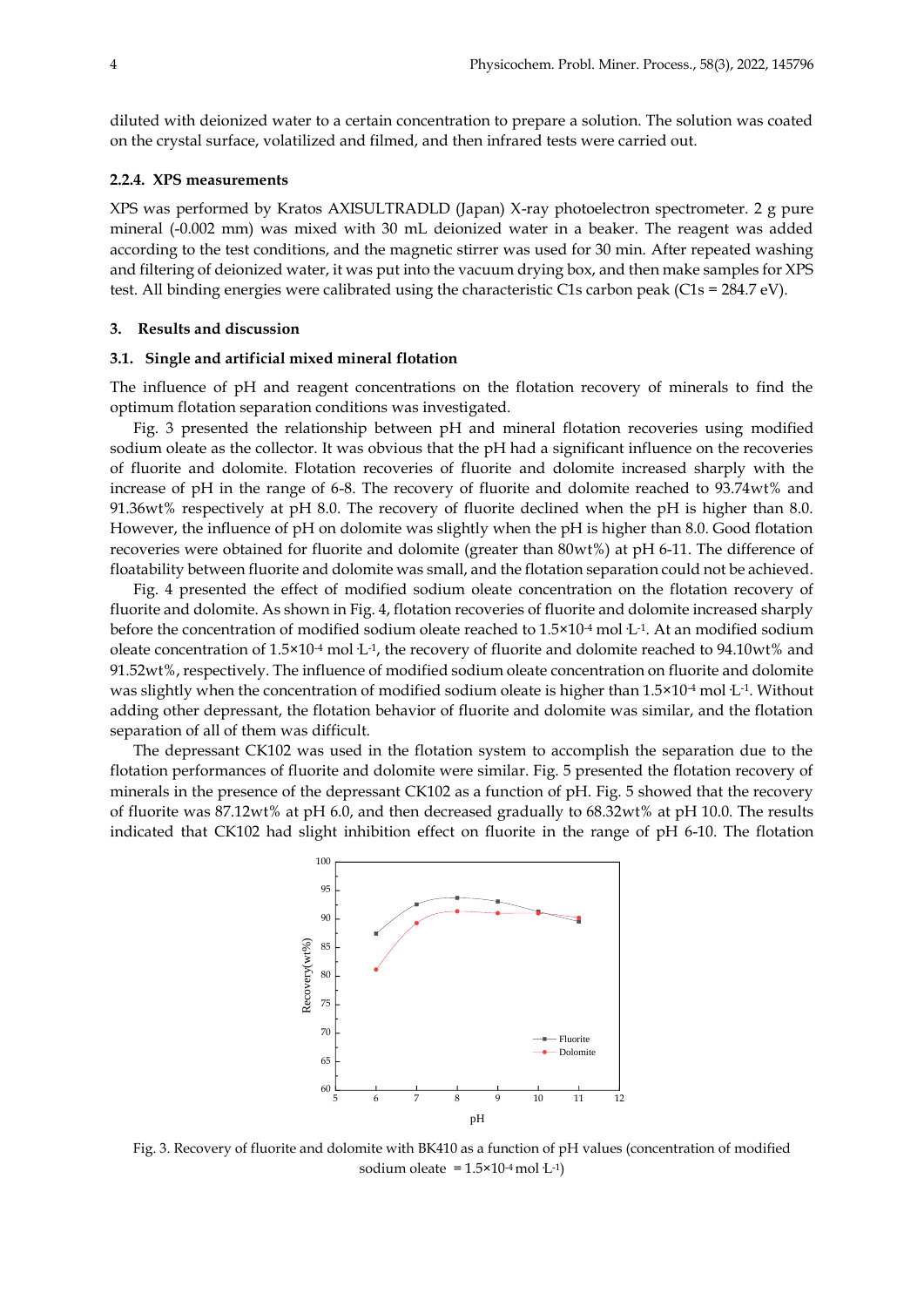

Fig. 4. Effects of the modified sodium oleate concentration on the floatability of fluorite and dolomite (pH = 8)



Fig. 5. Recovery of fluorite and dolomite in the presence of the depressant CK102 as a function of pH (concentration of modified sodium oleate =  $1.5 \times 10^{-4}$  mol L<sup>-1</sup>;  $\rho$ (CK102) = 20 mg·L<sup>-1</sup>)

recoveries of dolomite decreased gradually 22.01wt% at pH 6.0 to 12.39wt% at pH 10.0, indicating that CK102 had a good inhibition effect on dolomite under pH 6-10 conditions. The flotation recovery of fluorite reached to 86.43wt% at pH 7.0, while the recovery of dolomite was 17.47wt% at pH 7.0, and the difference in flotation recovery between the two minerals were 68.96wt%. Hence, CK102 can be used as an inhibitor for the effective separation of fluorite and dolomite at pH 7.

Fig. 6 showed that the effect of the depressant CK102 concentration on the floatability of minerals. When the concentration of CK102 increased from 10 mg  $L<sup>-1</sup>$  to 50 mg  $L<sup>-1</sup>$ , the recovery of fluorite decreased gradually from 86.41wt% to 74.94wt%. Within the test range, fluorite exhibited excellent floatability, and the recovery was always higher than 73wt%. When the concentration of CK102 was 10 mg  $L<sup>-1</sup>$ , the recovery of dolomite was 33.01wt%. With an increase in CK102 concentration (from 10 to 30 mg L-1), the recovery of dolomite decreased from 33.01 $\mathrm{wt}$ % to 12.50 $\mathrm{wt}$ %. Further increase in the CK102 concentration resulted in minor changes in dolomite recovery. It demonstrated that the flotation separation of fluorite from dolomite could be achieved by CK102. Because the flotation recovery difference between fluorite and dolomite was biggest at CK102 concentration of 30 mg L<sup>-1</sup>, which was selected for the following experiments.

In order to further verify the selective inhibitory effect of CK102 on dolomite in the process of fluorite flotation, a flotation separation test of binary artificial mixed ore of fluorite and dolomite was carried out. Fig.7 showed that the recovery of fluorite and the grade of  $CaF<sub>2</sub>$  in the flotation concentrate were 78.49wt% and 52.27wt% in the absence of CK102. The recovery of fluorite and the grade of  $CaF<sub>2</sub>$  in the flotation concentrate were  $81.65$ wt% and  $73.26$ wt% at the CK102 concentration of 30 mg $\rm~L$ <sup>-1</sup>. It indicated that CK102 could effectively inhibit dolomite in fluorite flotation.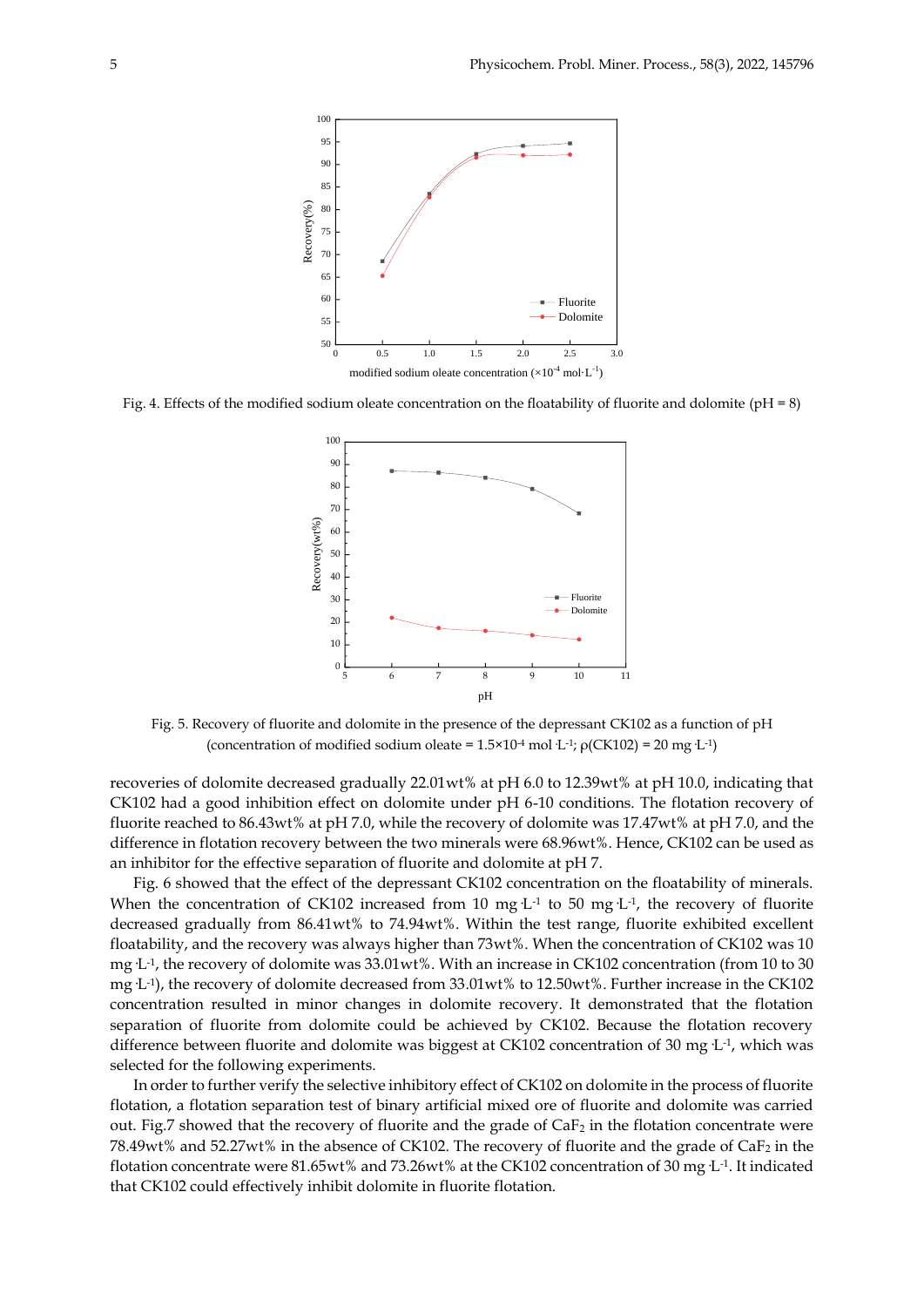

Fig. 6. Effects of the CK102 concentration on the floatability of fluorite and dolomite (concentration of modified sodium oleate =  $1.5 \times 10^{-4}$ mol·L<sup>-1</sup>; pH = 7)



Fig. 7. Effect of CK102 on flotation index of binary mixed ore of fluorite and dolomite (concentration of modified sodium oleate) =  $1.5 \times 10^{-4}$  mol L<sup>-1</sup>;  $\rho$ (CK102) = 30 mg L<sup>-1</sup>; pH = 7)

# **3.2. Adsorption test results**

The flotation performance of minerals was directly related with the adsorption behavior. It was great significance that the difference in adsorption of the collector on the surface of the minerals was studied to guide the analysis of flotation separation. Fig. 8 showed the amount of modified sodium oleate adsorbed onto the surface of fluorite and dolomite as a function of the depressant CK102 concentration. Fig. 8 presented that the adsorption of the collector modified sodium oleate on the surface of fluorite and dolomite decreased with an increase in CK102 concentration. The amount of modified sodium oleate adsorbed on the surface of fluorite decreased from 2.62×10<sup>-6</sup> mol  $g$ <sup>-1</sup> to 1.53×10<sup>-6</sup> mol  $g$ <sup>-1</sup> when the concentration CK102 increased from 0 to 40 mg  $L<sup>-1</sup>$ . The amount of modified sodium oleate adsorbed on the surface of dolomite decreased from  $1.38 \times 10^{-6}$  mol  $g^{-1}$  to  $0.37 \times 10^{-6}$  mol  $g^{-1}$ . At the same time, the amount of the collector modified sodium oleate adsorbed on the surface of fluorite was higher than that on the surface of dolomite. There was competitive adsorption behaviour between the depressant CK102 and the collector modified sodium oleate on the surface of minerals. The adsorption of the depressant CK102 might cover the active sites on the mineral surface and hinder the subsequent adsorption of the collector modified sodium oleate.

# **3.3. Infrared spectrum results**

It can be seen from Fig. 9 and Fig. 10 that in the infrared spectrum of CK102, the antisymmetric stretching vibration peak of −OH was at 3454.27 cm<sup>-1</sup>, the bending vibration peak of H-OH was at 1639.38 cm-1 , and the bending vibration peak of Al-O-Si was at 1104.65 cm-1 . Fig. 9 shows that 3582.13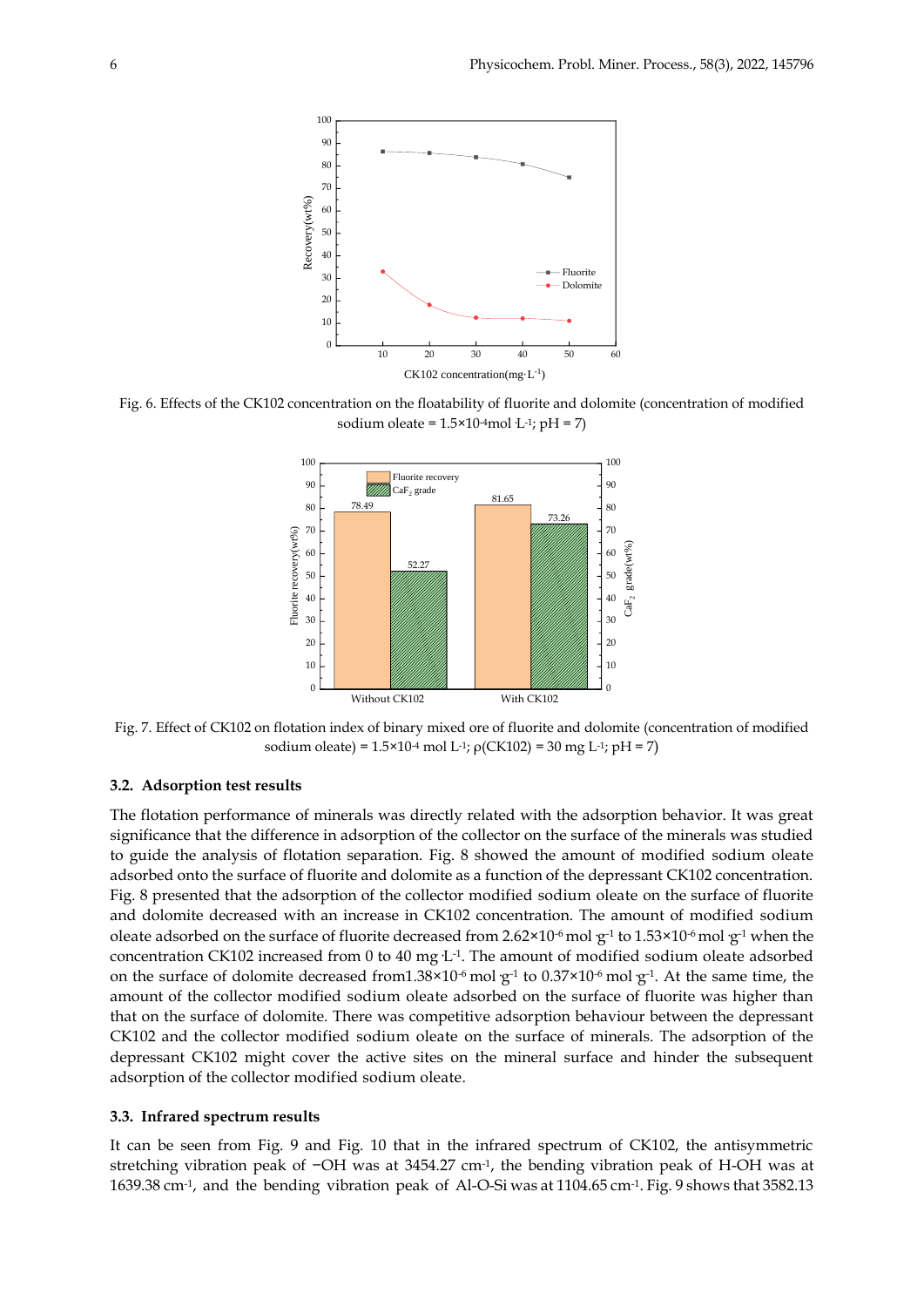

Fig. 8. Amount of modified sodium oleate adsorbed on the surface of minerals as a function of the depressant CK102 concentration (concentration of modified sodium oleate =  $1.5 \times 10^{4}$  mol L-1; pH = 7)



Fig. 9. Infrared spectra of fluorite as a function of CK102



Fig. 10. Infrared spectra of dolomite as a function of CK102

cm-1 , 1634.95 cm-1 and 1102.12 cm-1 are the absorption vibration peaks of fluorite. No new absorption peak appeared after the interaction between CK102 and fluorite, indicating that CK102 had physical adsorption on fluorite surface. Fig. 10 shows that the characteristic peaks at 2982.44 cm-1 and 2873.01 cm-1 of the infrared spectrum of dolomite are the first-order frequency doubling peak of the antisymmetric stretching vibration absorption peak of = $CO_3$ , the characteristic peak at 2524.40 cm<sup>-1</sup> is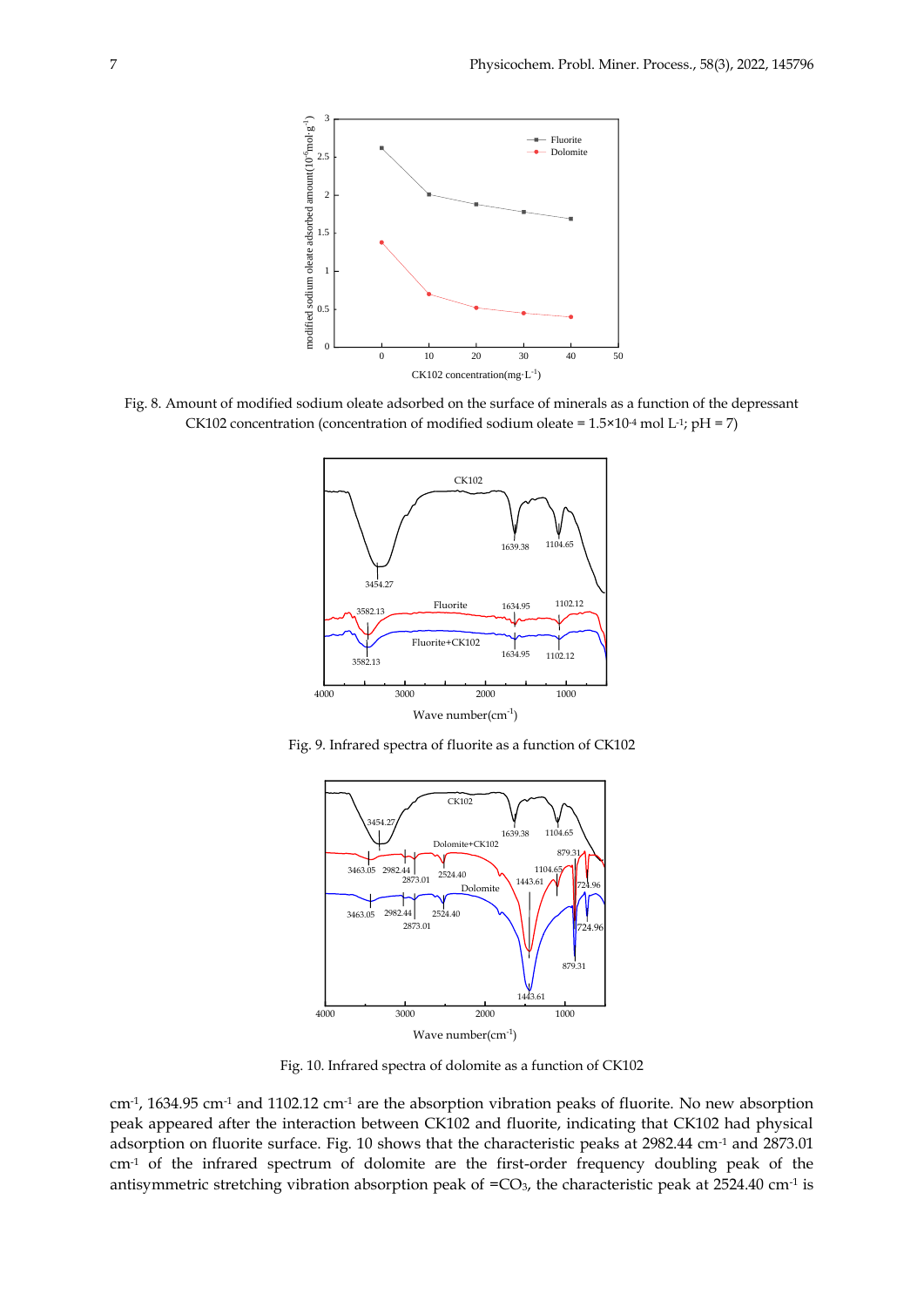the sum frequency peak of the antisymmetric and symmetric stretching vibration of  $=CO<sub>3</sub>$ , the characteristic peak at 1443.61 cm<sup>-1</sup> is the antisymmetric stretching vibration absorption peak of  $=$ CO<sub>3</sub>, and the characteristic peak at 879.31 cm<sup>-1</sup> is the out-of-plane bending vibration absorption peak of =CO<sub>3</sub>. The characteristic peak at 724.96 cm<sup>-1</sup> is the in-plane bending vibration absorption peak of =CO<sub>3</sub>. After CK102 acted on dolomite, the bending vibration peak of Al-O-Si appeared at 1104.65 cm<sup>-1</sup>, where chemical bond cooperation occurred, indicating that CK102 had chemical adsorption on the surface of dolomite.

# **3.4. Inhibition Mechanism of CK102**

The infrared spectra of sulfuric acid, sodium silicate, aluminum sulfate and CK102 were analyzed and as the results were shown in Fig. 11.

As can be seen from Fig. 11, the anti-symmetric stretching vibration peaks of structural water-OH and the bending vibration peaks of H-OH appeared at 3454.27 cm-1 and 1639.38 cm-1 as a result of that the four reagents were diluted with water in their preparation. In the IR spectra of sulfuric acid, two distinct peaks appeared at 1205.88 cm<sup>-1</sup> and 1052.67 cm<sup>-1</sup>, which can be attributed to the bending vibration peak of O-S and the symmetric vibration peak of S=O, respectively. In the IR spectra of sodium silicate, the characteristic peak at 1030.78 cm<sup>-1</sup> is due to bending vibration peak of Na-O-Si. In the IR spectra of aluminum sulfate, the characteristic peak located at  $1106.48 \text{ cm}$ <sup>1</sup> is corresponding to asymmetric variable-angle vibration peak of [SO4] 2- . In the IR spectra of CK102, the characteristic peaks at 1104.65 cm-1 , 976.06 cm-1 and 613.99 cm-1 are respectively assigned to asymmetric variable-angle vibration peak of  $[SO_4]^2$ , bending vibration absorption peak of Si-OH, and bending vibration peak of Al-OH. Compared to the IR spectra of aluminum sulfate, the  $[SO_4]^2$  characteristic peak in the infrared spectrum of CK102 shifted, indicating that part of Al-O-S was transformed into Al-O-Si. Compared to the IR spectra of sodium silicate, the characteristic peak of Si-O in the IR spectrum of CK102 shifted to  $976.06$  cm<sup>-1</sup>, which was consistent with the wave number of the bending vibration absorption peak of Si-OH, indicating that some [silico-oxygen](http://dict.cnki.net/dict_result.aspx?scw=%e7%a1%85%e6%b0%a7%e5%9b%9b%e9%9d%a2%e4%bd%93&tjType=sentence&style=&t=silico-oxygen+tetrahedron) and aluminum-oxide tetrahedron might be co-oxygenated by non-ionic bonding. The absorption peak at 613-640 cm-1 was attributed to the bending vibration of Al-OH and the bending vibration of acid ions and it only appeared in the infrared spectrum of aluminum sulfate and CK102, indicating that AS and CK102 are similar in properties and still belong to the polyhydroxy polymer of aluminum which has a strong hydrophilicity.



Fig. 11. Infrared spectra of SS, SA, AS and CK102 (Sodium Silicate-SS; Sulfuric Acid-SA; Aluminum Sulfate-AS)

Fig. 12 showed the X-ray photoelectron full spectrum analysis of samples before and after dolomite interacted with CK102 depressant. The elemental calculation results based on the spectrum analysis were shown in Table 2. Results showed that when dolomite was treated by CK102, the XPS peak of Al-O new and characteristic peaks of Al and Si element appeared on the surface; the XPS peak vibration intensity of Ca2p was significantly reduced and the peak position was shifted; the binding energies of element C, element O, and element Ca were all shifted; the content of elements on the dolomite surface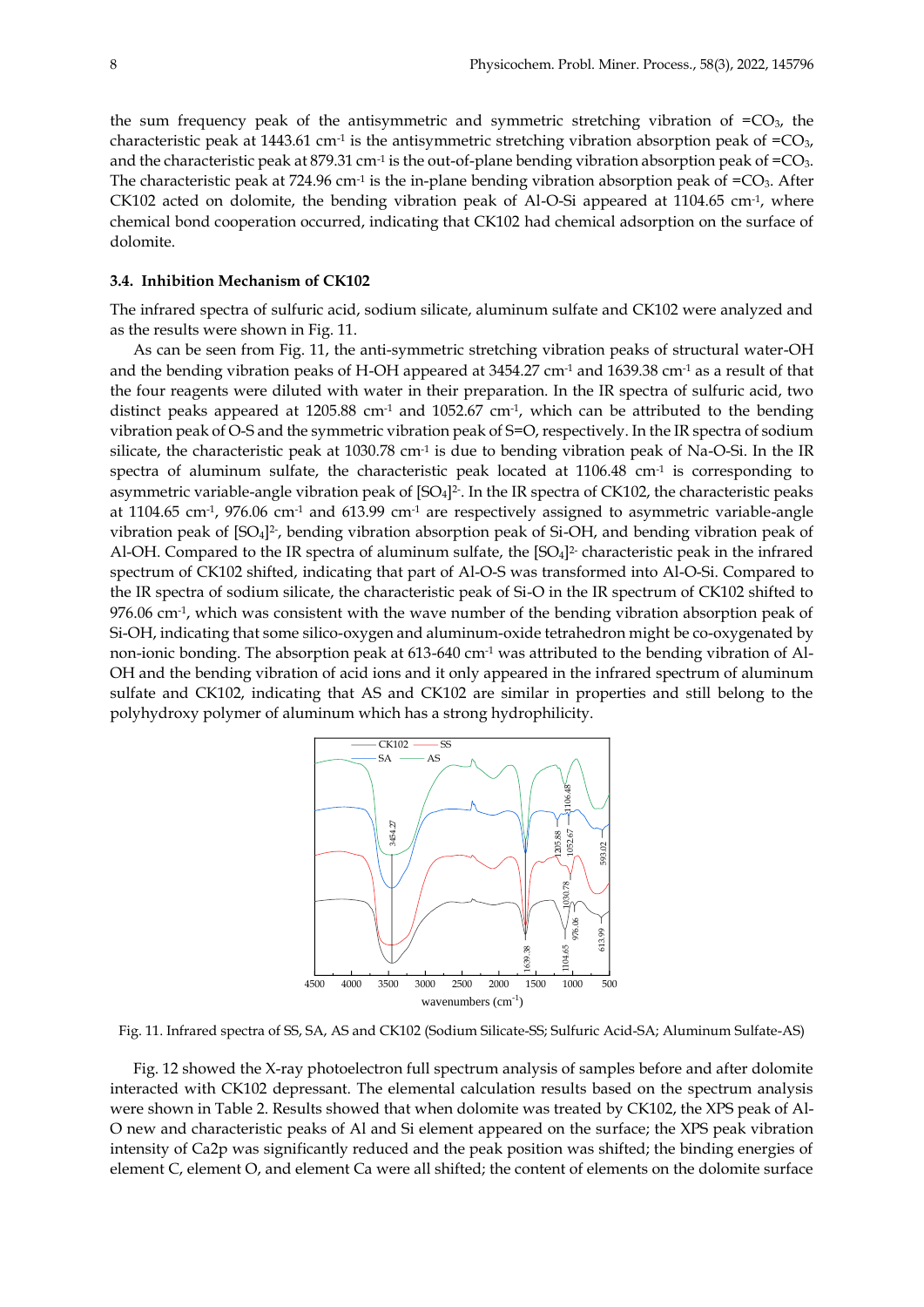has changed. Fig.11 showed the Al 2p spectrum of dolomite surface before and after treated by CK102. It can be seen from Fig. 13 that when the dolomite was treated by CK102, an obvious peak appeared on the surface at 74.35 eV, which corresponds to the peak level of Al-O. This indicated that chemical adsorption of CK102 occurred on the surface of dolomite which would lead to the hydroxylation of dolomite and enhance the hydrophilicity of dolomite.



Fig. 12. XPS spectrum of dolomite before and after being treated by CK102

Table 2. Calculation results of XPS element analysis data of dolomite before and after being treated by CK102

| Name             | Peak BE  |                           | FWHM(eV) |                      | Area (P) CPS.(eV) |                      | Atomic( $wt\%$ ) |                      |
|------------------|----------|---------------------------|----------|----------------------|-------------------|----------------------|------------------|----------------------|
|                  | dolomite | dolomite+<br><b>CK102</b> | dolomite | dolomite<br>$+CK102$ | dolomite          | dolomite<br>$+CK102$ | dolomite         | dolomite<br>$+CK102$ |
| O <sub>1s</sub>  | 530.95   | 531.66                    | 3.41     | 5.42                 | 667229.8          | 551132.7             | 48.7             | 37.75                |
| C1s              | 284.8    | 103.97                    | 4.12     | 8.12                 | 230212.8          | 33929.77             | 40.66            | 5.6                  |
| Mg <sub>1s</sub> | 1302.8   | 1284.8                    | 3.24     | 4.78                 | 60800             | 331281.4             | 2.57             | 54.86                |
| Ca 2p            | 347.07   | 348.89                    | 4.19     | 7.87                 | 261866.8          | 61662.85             | 8.07             | 1.78                 |



Fig. 13. XPS Al 2p spectrum on the surface of dolomite before and after treated by CK102

In the absence of CK102, there was no Si element on the dolomite surface, while when treated by CK102, the Si element energy spectrum were detected on the dolomite surface by the XPS method. The XPS spectra of Si elements were peaked and fitted as shown in Fig. 14. The calculation results of the Si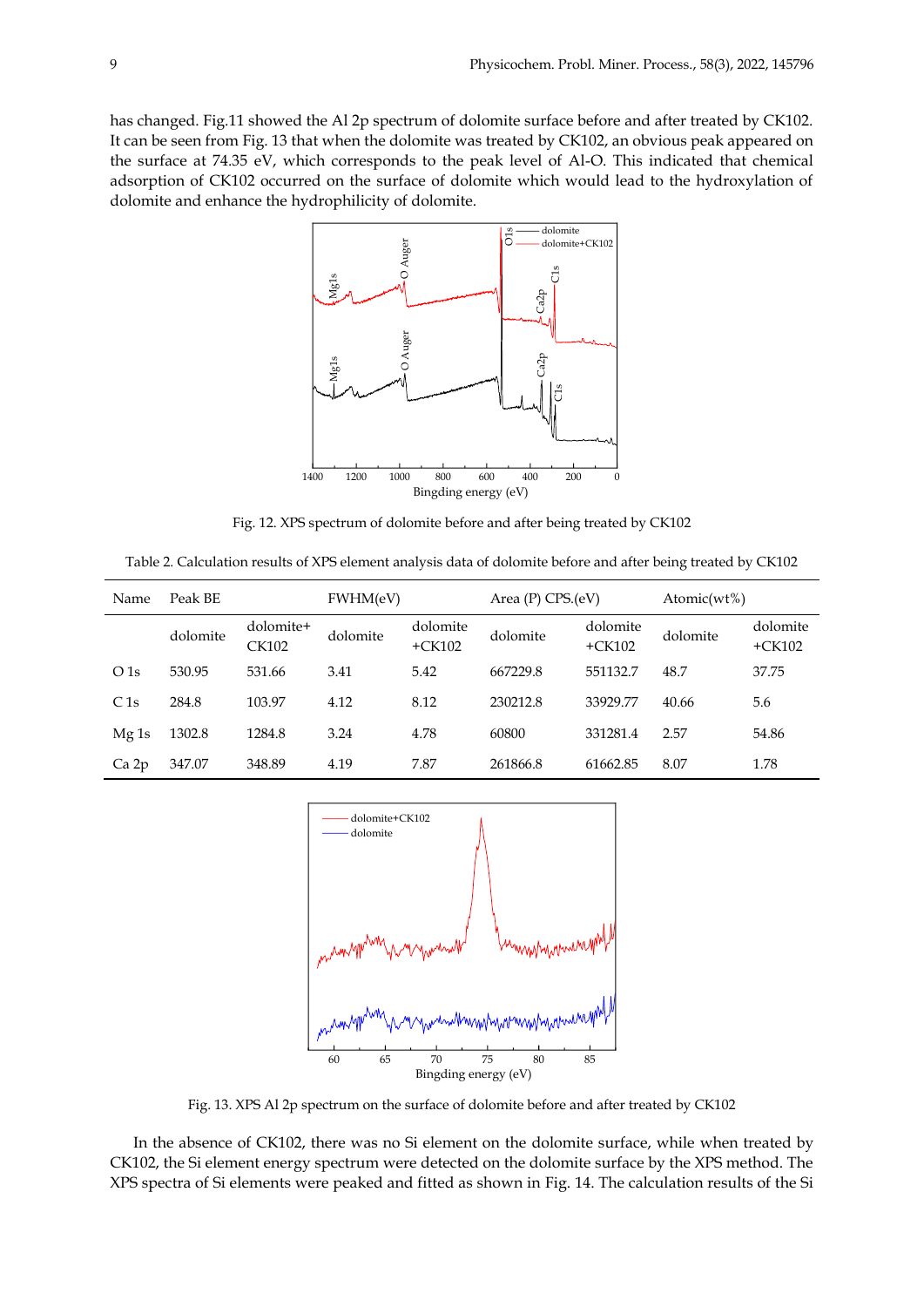elements on the surface of dolomite based on XPS analysis were presented in Table 3. As shown by the analysis, the binding energy of Si 2p3 and Si 2p1 at 98.83 eV and 100.24 eV were consistent with the binding energy of  $[O_4Si]^4$ , indicating that silicate precipitation was generated on the dolomite surface, which could enhance the hydrophilicity of dolomite surface.



Fig. 14. XPS fitting peaks for Si 2p spectrum on the surface of dolomite before and after being treated by CK102

Table 3. Calculation results of XPS Si element analysis data on the surface of dolomite being treated by CK102

| Name   | Peak BE | FWHM(eV) | Area $(P)$ CPS. $(eV)$ | Atomic( $wt\%$ ) |
|--------|---------|----------|------------------------|------------------|
| Si 2p3 | 98.83   | 2.15     | 7938.43                | 69.41            |
| Si 2p1 | 100.24  | 1.5      | 3495.53                | 30.59            |

In order to clarify the valence bond morphology of C, O, Ca and Mg on the surface of dolomite before and after treated by CK102, the XPS standard spectral line, manual and database were referred in separating the peaks and fitting the maps. The results were shown in Fig. 15-18 and Table 4-7, respectively.

Fig. 15 showed the C1s narrow-spectrum analysis results before and after dolomite treated by CK102 depressant. In the presence of CK102, the relative content of C=O bonds on the dolomite surface decreased significantly, indicating the decrease of the  $[CO<sub>3</sub>]$ <sup>2</sup> groups. The reason can be attributed to the [O<sub>4</sub>Si]<sup>4-</sup> in CK102 interacted with metal cations on the surface of dolomite.

Fig. 16 presented that the peak of the binding energy of O element was shifted, and three peaks were obtained after peak fitting, among which the binding energy of OH-bond peak, CaO- bond peak and Si-O bond peak were 531.45 eV, 532.45 eV and 530.4 eV, respectively. The photoelectric intensity of OHbond peak per unit time increased significantly, which indicated that there was a certain hydroxylation phenomenon on the dolomite surface after the addition of CK102. The photoelectric intensity of CaObond decreased per unit time, and new Si-O bond peak appeared, indicating the generation of CaSiO<sub>3</sub> on the dolomite surface as part of the chemisorption.

The narrow spectrum of Ca2p was shown in Fig. 17. After the addition of CK102, the binding energies of Ca 2p1 and Ca 2p3 were shifted, and the overall trend became lower. The binding energy of  $MgCa(CO_3)^2$  peak is greater than that of CaSiO<sub>3</sub> peak, which is also consistent with the law that dolomite generates  $CaSiO<sub>3</sub>$  on the surface after acting with CK102.

Fig. 18 showed the narrow spectrum of Mg 2p. After the addition of CK102, the binding energy of Mg 2p1 and Mg 2p3 were both shifted, and the overall trend became lower. At this point, the binding energy of Mg element was consistent with that of Al<sub>2</sub>MgO<sub>8</sub>Si<sub>2</sub> indicating chemical adsorption on the dolomite surface, and magnesium aluminum silicate precipitation was generated at the same time, resulting in the decrease of the floatability of dolomite.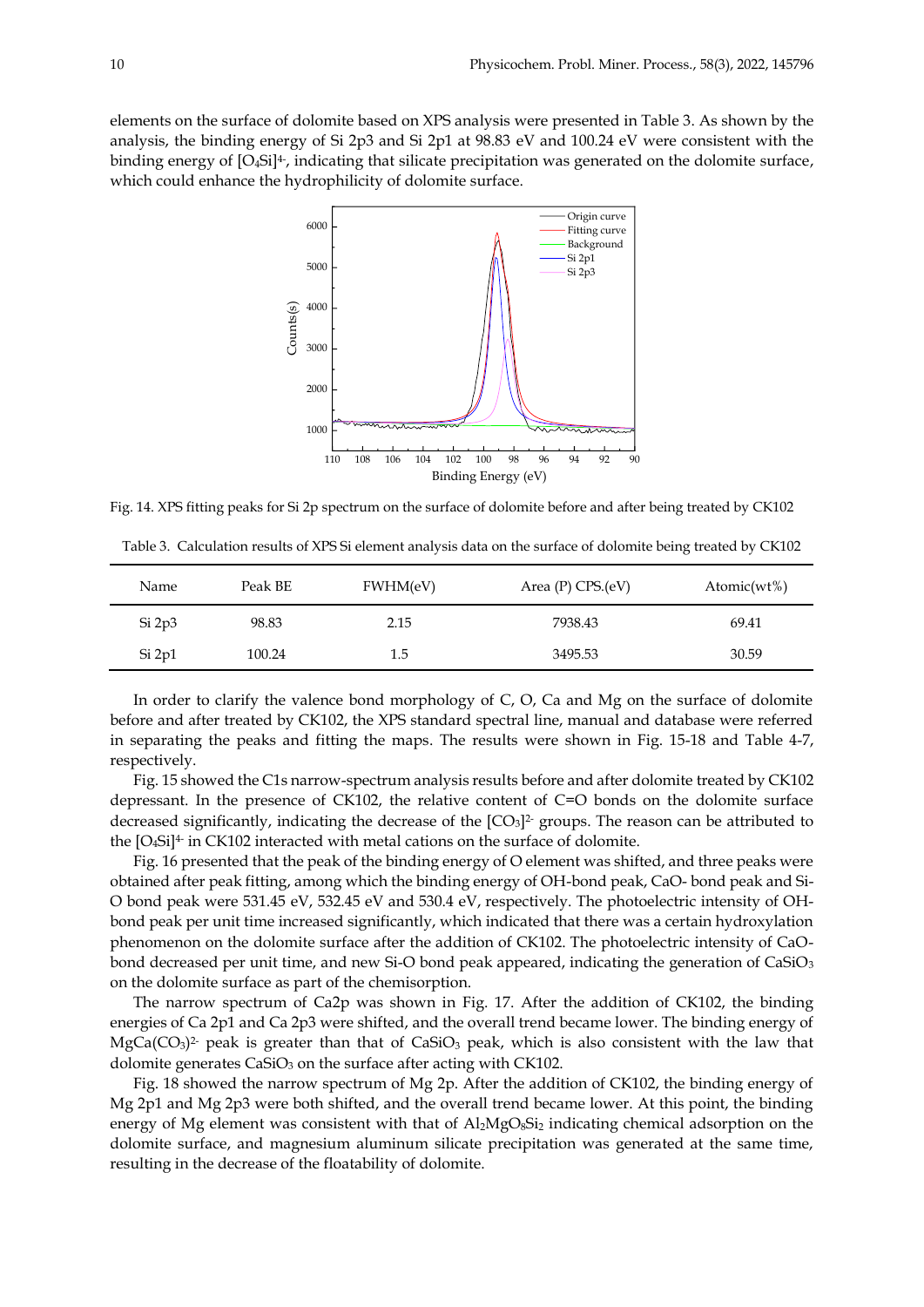

Fig. 15. XPS fitting peaks for C 1s on the surface of dolomite before (left) and after (right) being treated by CK102

Table 4. Calculation results of XPS C element analysis data on the surface of dolomite before and after treated by CK102

| Name      | Peak BE  |                      | FWHM(eV) |                      | Area $(P)$ CPS. $(eV)$ |                      | Atomic( $wt\%$ ) |                      |
|-----------|----------|----------------------|----------|----------------------|------------------------|----------------------|------------------|----------------------|
|           | dolomite | dolomite<br>$+CK102$ | dolomite | dolomite<br>$+CK102$ | dolomite               | dolomite<br>$+CK102$ | dolomite         | dolomite<br>$+CK102$ |
| $C1s C-C$ | 284.41   | 281.9                | 2.88     | 1.48                 | 40178.86               | 75248.84             | 65.08            | 75.87                |
| $C1sC-o$  | 286.36   | 283.45               | 1.29     | 1.23                 | 2617.87                | 10823.19             | 4.25             | 10.92                |
| $C1sC=O$  | 289.01   | 285.8                | 2.02     | 1.67                 | 18884.15               | 13064.39             | 30.68            | 13.21                |



Fig. 16. XPS fitting peaks for O1s on the surface of dolomite before (left) and after (right) being treated by CK102

Table 5. Calculation results of XPS O element analysis data on the surface of dolomite before and after treated by CK102

| Name       | Peak BE  |                      | FWHM(eV) |                      | Area (P) CPS.(eV) |                      | Atomic( $wt\%$ ) |                      |
|------------|----------|----------------------|----------|----------------------|-------------------|----------------------|------------------|----------------------|
|            | dolomite | dolomite<br>$+CK102$ | dolomite | dolomite<br>$+CK102$ | dolomite          | dolomite<br>$+CK102$ | dolomite         | dolomite<br>$+CK102$ |
| $O1s$ OH-  | 531.06   | 531.45               | 3.15     | 6.53                 | 182826.7          | 696991.7             | 93.12            | 99.13                |
| $O1s$ CaO- | 533.51   | 532.45               | 1.77     | 1.13                 | 11723.75          | 5008.56              | 5.98             | 0.71                 |
| $O1s$ Si-O | --       | 530.4                | $- -$    | 2.04                 | $- -$             | 1109.1               | $- -$            | 0.16                 |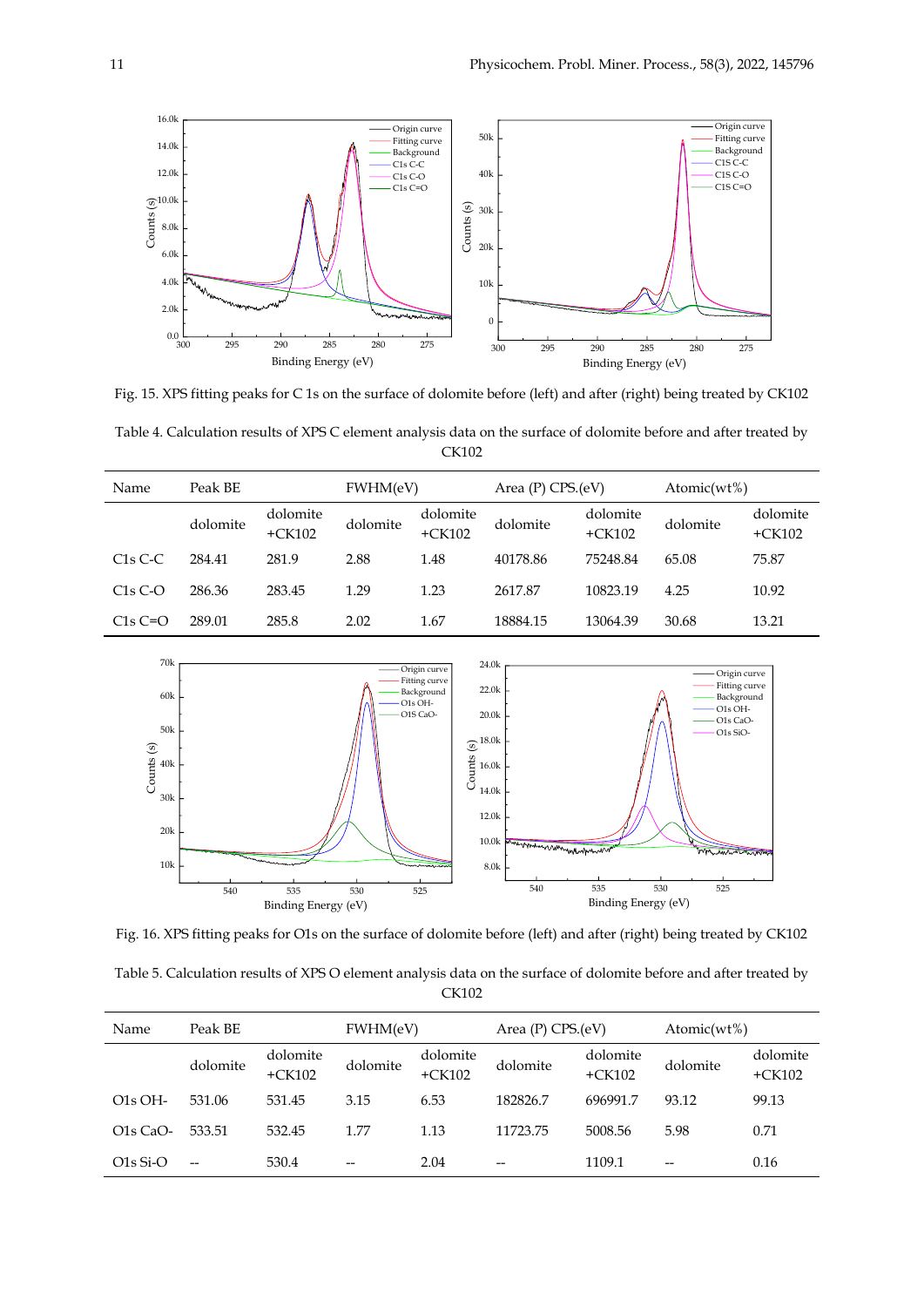

Fig. 17. XPS fitting peaks for Ca 2p on the surface of dolomite before (left) and after (right) being treated by CK102

Table 6. Calculation results of XPS Ca element analysis data on the surface of dolomite before and after treated by CK102

| Name   | Peak BE  |                      | FWHM(eV) |                      | Area $(P)$ CPS. $(eV)$ |                      | Atomic( $wt\%$ ) |                      |
|--------|----------|----------------------|----------|----------------------|------------------------|----------------------|------------------|----------------------|
|        | dolomite | dolomite<br>$+CK102$ | dolomite | dolomite<br>$+CK102$ | dolomite               | dolomite<br>$+CK102$ | dolomite         | dolomite<br>$+CK102$ |
| Ca 2p1 | 350.16   | 348.35               | 2.71     | 1.93                 | 29589.25               | 6312.25              | 41.45            | 42.28                |
| Ca 2p3 | 346.66   | 344.75               | 2.75     | 1.61                 | 41899.3                | 8636.86              | 58.55            | 57.72                |



Fig. 18. XPS fitting peaks for Mg 2p on the surface of dolomite before (left) and after (right) being treated by CK102

Table 7. Calculation results of XPS Mg element analysis data on the surface of dolomite before and after treated by CK102

| Name   | Peak BE  |                      | FWHM(eV) |                      | Area $(P)$ CPS. $(eV)$ |                      | Atomic( $wt\%$ ) |                      |
|--------|----------|----------------------|----------|----------------------|------------------------|----------------------|------------------|----------------------|
|        | dolomite | dolomite<br>$+CK102$ | dolomite | dolomite<br>$+CK102$ | dolomite               | dolomite<br>$+CK102$ | dolomite         | dolomite<br>$+CK102$ |
| Mg 2p1 | 52.36    | 47.08                | 0.98     | 0.91                 | 1504.25                | 1046.25              | 41.45            | 42.28                |
| Mg 2p3 | 47.01    | 40.91                | 1.03     | 0.72                 | 1339.30                | 720.86               | 58.55            | 57.72                |

# **4. Conclusion**

CK102 was chemically adsorbed on the surface of dolomite. [SiO<sub>3</sub>]<sup>2-</sup> in CK102 and Ca<sup>2+</sup> groups on dolomite surface formed CaSiO<sub>3</sub> precipitate. Al<sub>2</sub>MgO<sub>8</sub>Si<sub>2</sub> precipitation was also generated from Mg<sup>2+</sup> reacting with the sodium silicate and aluminum sulfate of CK102. CaSiO<sub>3</sub>, Al<sub>2</sub>MgO<sub>8</sub>Si<sub>2</sub>, and the -OH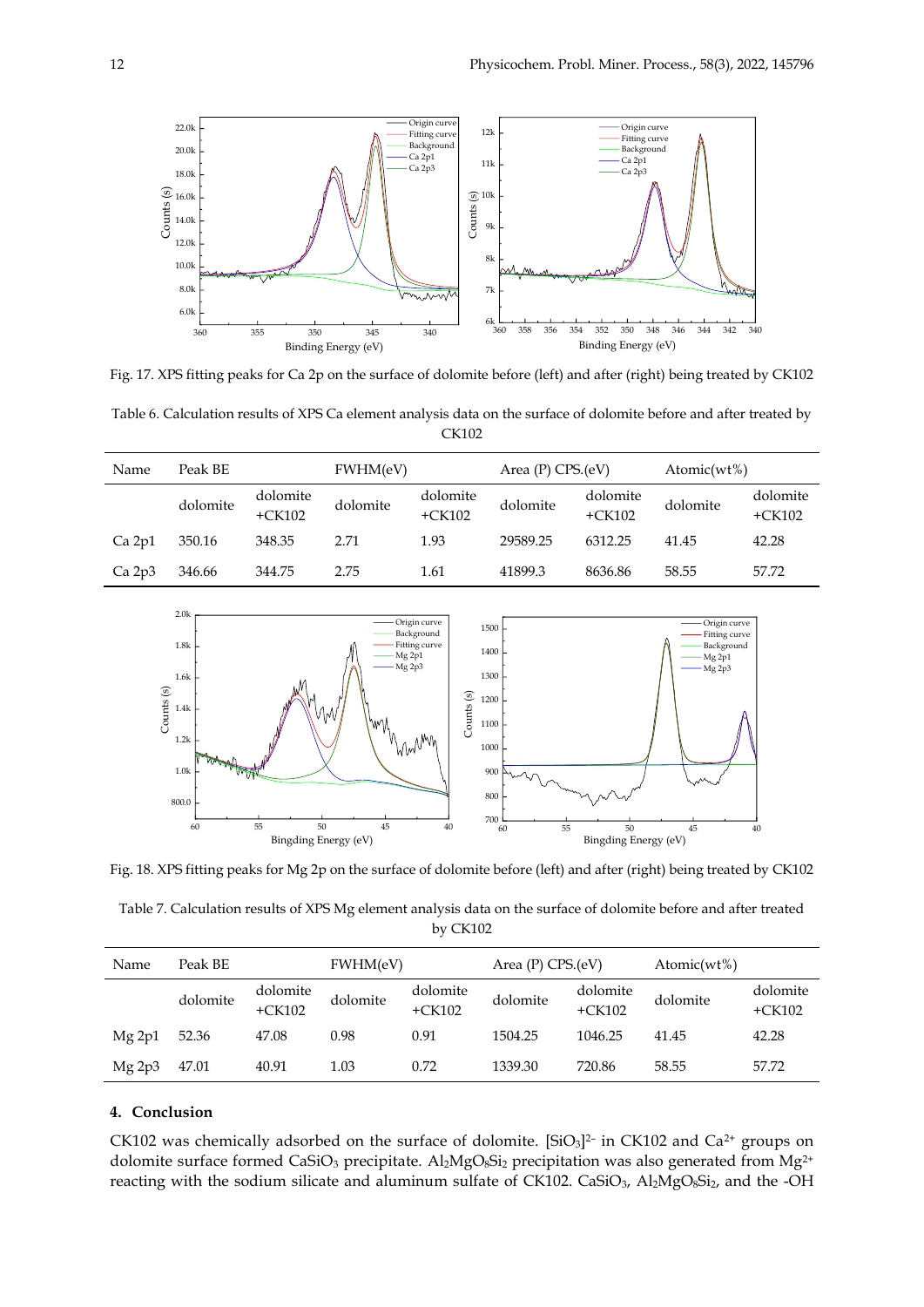group will improve the hydrophilicity of the dolomite surface and hinder the adsorption of modified sodium oleate on dolomite surface. CK102 had physical adsorption on fluorite surface, and had little effect on the adsorption of modified sodium oleate on fluorite surface.

# **Acknowledgments**

This work was financially supported by the National Nature Science Foundation of China (Grant No. 51874017).

## **References**

BULATOVIC, S.M., 2015. Chapter 29. *Beneficiation of Florite Ores.* Elsevier B.V.

- CAO, Z.M., YAN, Q., ZHONG, Z.G., ZHU, X.W., 2017. *Status and Prospect of Room Temperature on the Flotation of Fluorite.* Multipurpose Utilization of Mineral Resources. 21-27.
- CHEN, C., HU, Y., ZHU, H., SUN, W., QIN, W., LIU, R., GAO, Z., 2019. *Inhibition performance and adsorption of polycarboxylic acids in calcite flotation.* Miner. Eng. 133, 60– 68.
- CHEN, W., FENG, Q., ZHANG, G., YANG, Q., ZHANG, C., 2017. *The effect of sodium alginate on the flotation separation of scheelite from calcite and fluorite.* Miner. Eng. 113, 1-7.
- CUI, Y.F., JIAO, F., WEI, Q., WANG, X., DONG, L., 2020. *Flotation separation of fluorite from calcite using sulfonated lignite as depressant.* Sep Purif Technol. 242, 116698.
- GAO, Z.Y., GAO, Y.S., ZHU, Y.Y., HU, Y.H., SUN, S., SKINNER, W., 2016. *Selective flotation of calcite from fluorite: A novel reagent schedule.* Minerals. 6, 114.
- GB, RAJU., S, PRABHAKAR., 2000. *Beneficiation of fluorspar by column flotation.* Mining, Metallurgy & Exploration. 17, 167-172.
- HAN, J.C., ZHU, L.X., SUN, T.C., WU, S.C., ZHANG, L., LIU, W.R., 2019. *Comparative Study on the Effect of Lowgrade Dolomite-type Fluorite Ore Flotation Inhibitor.* Metal Mine. 8, 102-107.
- HUANG, J., ZHANG, C., GUO, Z., 2017. *Research Progress of Fluorite Flotation.* Mod. Min.
- LI, L.X., LIU, T., YUAN, Z.T., ZHANG, C., 2015. *The Development in Beneficiation of Fluorite in China.* Conservation and Utilization Of Mineral Resources. 6, 46-53.
- LIU, W.R., SUN, T.C., WANG, Y.S., XU, C.Y., ZHU, L.X., 2019. *Research on the Floatation Test of Depressant CK102 in a Low Grade Fluorite Ore.* Non-Metallic Mines. 42, 67-69.
- NIE, G.H., 2016. Selective inhibition and mechanism of fluoride and calcium carbonate minerals. Beijing University of Science and Technology.
- REN, Z.J., YU, F.T., GAO, H.M., CHEN, Z.J., PENG, Y.J., LIU, L.Y., SKINNER, W., 2017. *Selective Separation of Fluorite, Barite and Calcite with Valonea Extract and Sodium Fluosilicate as Depressants.* Minerals. 7, 24.
- TIAN, J., XU, L., SUN, W., ZENG, X., FANG, S., HAN, H., HONG, K., Hu, Y., 2019. *Use of Al2(SO4)<sup>3</sup> and acidified water glass as mixture depressants in flotation separation of fluorite from calcite and celestite.* Miner. Eng. 137, 160-170.
- WANG, J., LI, W., ZHOU, Z., GAO, Z., HU, Y., SUN, W., 2020. *1-Hydroxyethylidene-1, 1-diphosphonic acid used as pHdependent switch to depress and activate fluorite flotation I: Depressing behavior and mechanism.* Chem. Eng. Sci. 214, 115369.
- YANG, S.Y., XU, Y.L., LIU, C., HUANG, L., HUANG, Z., LI, H., 2020. *The anionic flotation of fluorite from barite using gelatinized starch as the depressant.* Colloids Surfaces A Physicochem. Eng. Asp 597, 124794.
- YANG, K.L., YANG, D.B., WANG, S., ZOU, C., 2017.*Experimental study on flotation of low grade fluorite in Baiyunebo.* Chemical minerals and processing. 46, 29-32.
- YU, F.T., SHANG, R.S., YANG, X.J., 2017. *Experimental research on beneficiation of a high calcium-magnesium-quartz type low grade fluorite ore in Sichuan.* Industrial Minerals & Processing. 46, 27-30.
- ZHANG, C., GAO, Z., HU, Y., SUN, W., TANG, H., YIN, Z., HE, J., GUAN, Q., ZHU, Y., 2018a. *The effect of polyacrylic acid on the surface properties of calcite and fluorite aiming at their selective flotation.* Physicochem. Probl. Miner. Process. 54, 868–877.
- ZHANG, C.H., SUN, W., HU, Y.H., TANG, H.H., YIN, Z.G., GUAN, Q.J., GAO, J.D., 2018. *Investigation of two-stage depressing by using hydrophilic polymer to improve the process of fluorite flotation.* Journal of Cleaner Production. 193, 228-235.
- ZHANG, G.F., DENG, H., WEI, K.S., SHI, Q., 2014. *The Effect of Acidized Sodium Silicate on Flotation Separation of Fluorite and Calcite.* Nonferrous Metals (Mineral Processing Section). 1, 80-82.
- ZHANG, Y., SONG, S., 2003. *Beneficiation of fluorite by flotation in a new chemical scheme.* Miner. Eng. 16, 597-600.